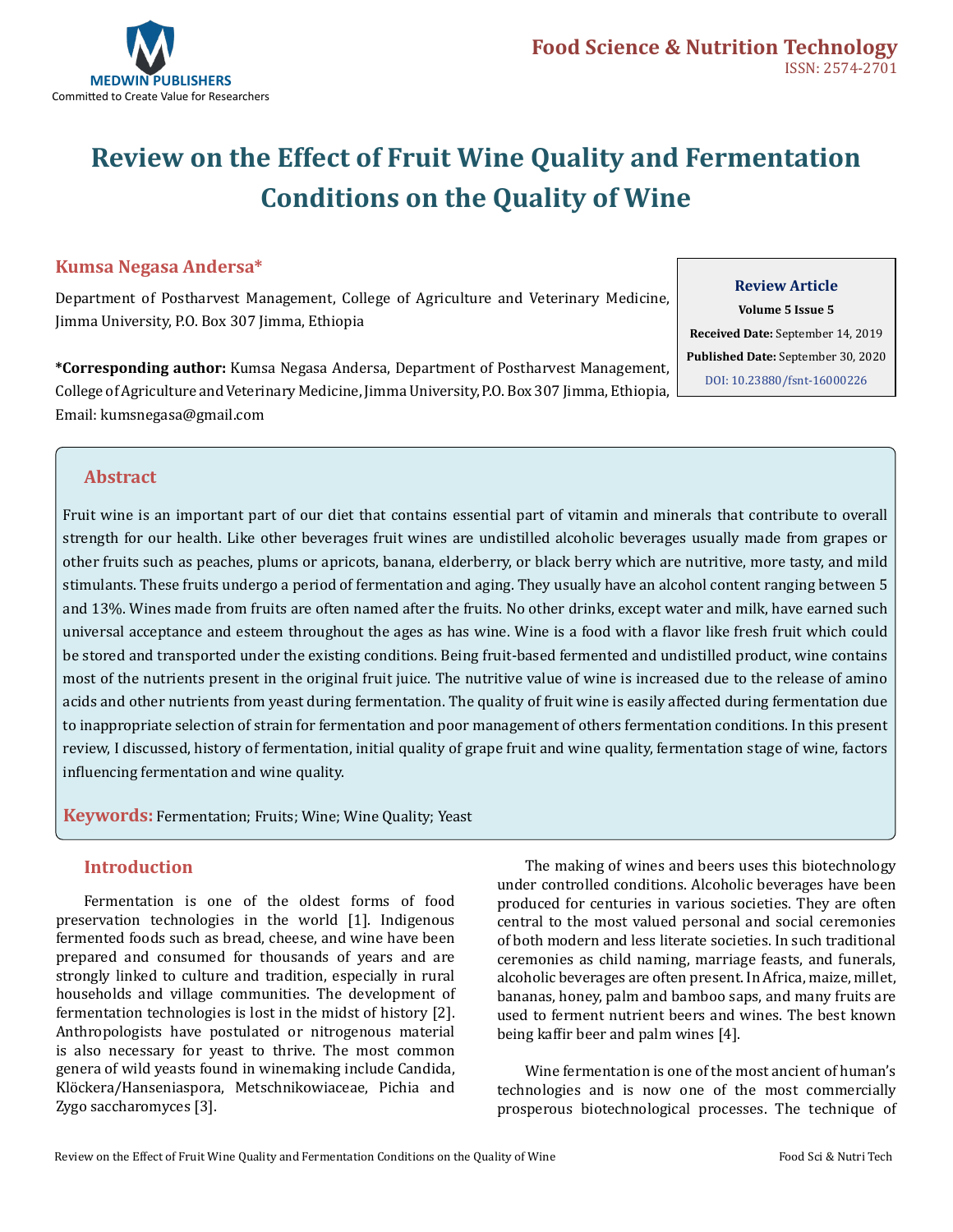winemaking is known since the dawn of civilization and has followed human and agricultural progress [5]. The earliest biomolecular archaeological evidence for plant additives in fermented beverages dates from the early Neolithic period in China and the Middle East when the first plants and animals were domesticated and provided the basis for a complex society and permanent settlements. In ancient China, fermented beverages were routinely produced from rice, millet, and fruits [6]. However, in earlier years in Egypt, a range of natural products, specifically herbs and tree resins, were served with grape wine to prepare herbal medicinal wines [7]. Many of the polyphenols and other bioactive compounds in the source materials are bonded to insoluble plant compounds.

The winemaking process releases many of these bioactive components into aqueous ethanolic solution, thus making them more biologically available for absorption during consumption [8]. Using species of *S. cerevisiae* which converts the sugar in the fruit juices into alcohol and organic acids, that later react to form aldehydes, esters, and other chemical compounds which also help to preserve the wine [9]. Winemaking involves mainly three categories of operations, namely, pre-fermentation, fermentation, and post-fermentation operations [10]. In the case of wines made from grapes, pre-fermentation involves crushing the fruit and releasing juice. In case of white wine, juice is separated from the skin, whereas in red wine, the skins are not separated from the juice [11]. Clarification of juice for white wine is usually achieved by sedimentation or centrifugation. Then, yeast is added to the clarified juice to initiate fermentation. In red winemaking, the pulp, skins, and seeds of grapes are kept together after crushing and during all or part of the fermentation. This is done to extract color and flavor. Yeast is added to mashed pulp (must) in red winemaking.

Fruit wine fermentation, the conversion of hexoses into ethanol and  $CO<sub>2</sub>$ , forms the very basis of a successful wine fermentation. The dominating yeasts present in grape must after harvest, either being wild yeast species occurring naturally on the grapes, or from commercial yeast starter cultures are responsible for this. Saccharomyces cerevisiae is the most commonly encountered species in wine fermentations for very good reason. Grape must is far from an optimal growth medium for yeast due to several stresses that the yeast is being subjected to during fermentation [12]. *S. cerevisiae* strains have however, evolved to withstand and grow in most of the stress conditions that grape must and wine fermentations offer. Slow and incomplete sugar utilization during wine fermentations is however, still a chronic problem worldwide, especially in countries with a warm climate. Incomplete fermentations are referred to as stuck, because of a residual sugar content of higher than 2

# **[Food Science & Nutrition Technology](https://medwinpublishers.com/FSNT/)**

g/L in the wine after alcoholic fermentation [13].

Despite of this, the wine quality rely on the fermentation conditions such as temperature, time PH, sugar content, microorganisms and acidity. Due to this, they can be considered fermentation conditions as the only factor that can affect the wine quality. There have been several reviews in recent years about the wine quality. Most of them, however, deal with focused mostly on the effect of fermentation condition that affects the quality of wines. Therefore the effect of initial quality of grape fruits on the fermentation should be take a consideration on the quality of wines

# **Grapefruits, Fermentation Conditions and Quality of Wine**

#### **Initial Quality of Grape Fruits and Wine Quality**

The winemaking process is a series of operations that involve harvesting grape fruits, manufacturing, and bottling the final products. The primary process of vinification is simultaneously straightforward and complex. The vinification involves viticulture, preparation of must, microbial fermentation, clarification and maturation of wine [14].

The viniculture is the cultivation of grapevines, which is a process of vines converting light energy to chemical energy. These forms of energy are stored in hydrocarbon molecules, which yield grapes with perfect balance of polyphenol, organic acids, sugar, yeast assimilable nitrogen and other organic compounds. It is a truism to say "great wine is made in vineyard" since the geographical location and climate influence the quality of the grapes [15]. Suitable grape is the primary key to produce high-quality, characteristic wine products, and the composition and quality of grapes could be influenced synergistically by species, vineyard location, ripeness and seasonal variation.

**Species of Grapes and Vineyard Location:** By Angiosperm Phylogeny Group (APG II) classification, grapes belong to the genus Vitis, which is one of 16 genera in the family Vitaceae. Different grape products require different characteristics of grapes, which drives the cultivation of new species. Thus, our sponsor chooses Arandell and Marquette for winemaking. The best species of grapes for wine making are Andrell and Maquette species. Arandell, a disease-resistant red wine grape with clean, berry aromas, was bred at Cornell University's New York State Agricultural Experiment Station in 1995. Also, vines of Arandell are moderately cold-resistant, and upright growth of Arandell makes it suitable for vine management. Marquette is an outstanding wine-grape. Its resistance to low temperature, downy mildew, powdery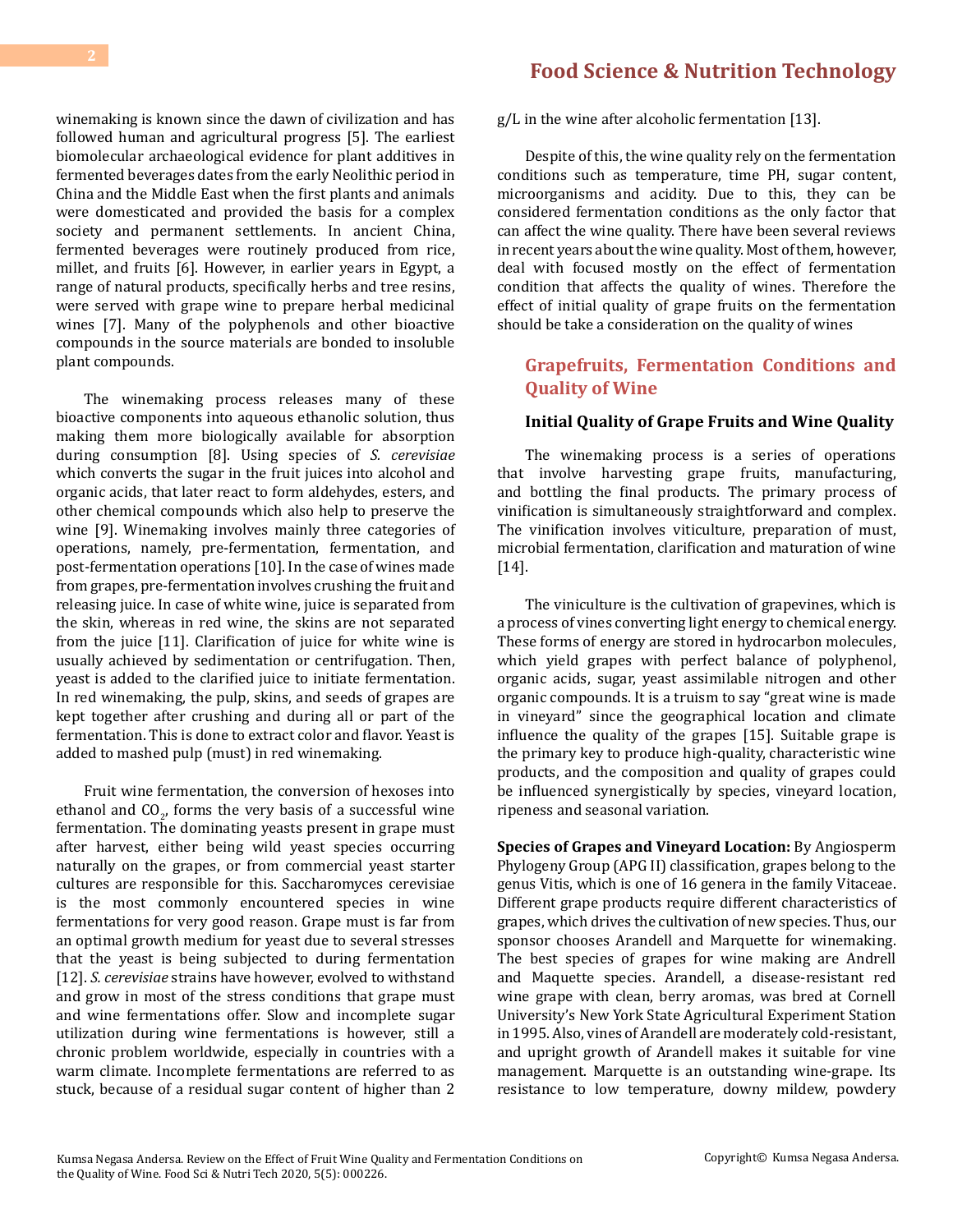mildew, and black rot is brilliant. Environental factors such as climate, soil condition, and other environmental conditions would influence the composition of grape; the climate of New England causes high accumulation of organic acid and low pH value. Those environmental factors would influence the metabolism of the vine so as to induce a change of berries composition. The cold climate will intervene respiration of vine, which causes excess accumulated organic acid and undesirable low pH value [15].

**Ripeness of Grape:** Grape ripeness is an elusive concept for many people since grape berry development and ripening is a continuous process and there is no single state. At a different stage of ripening, the various combinations of aromas, flavors, tannins, sugar and acids result in unique characters. However, winemakers have the desired grape ripeness for their distinctive wine. Thus, vineyards need to be managed appropriately to achieve the targeted ripeness and avoid overripe of grapes.

The onset of ripening happens at the end of grape growth when berries begin to soften and size increases due to cell enlargement. During this conversion process, a series of physiological changes occur in grape, while the most visible change occurs in color. Grape skin loses chlorophyll and begins to synthesize and accumulate phenolic compounds responsible for characteristic colors: yellow-gold (flavonols) and pink and red (anthocyanins) [16]. Vine starts to develop aromas and flavors, characterized by volatile aromatic compounds and non-volatile aroma precursors at the beginning of the conversion. As time advances, the sugar content of the berries increases, acidity level drops and pH increases. The changes in the tannins advances as well, which makes the grape less bitter-tasting and softer [15]. As the berries proceed to full maturity, berries size reaches the maximum, and sugar accumulation rate becomes slow. The complexity of aroma and flavor increases during the later stage of ripening (Figure 1).



**Seasonal Variation:** Climate has been recognized as an important factor influencing grape composition and quality of wine because of its effects on the environment and the repercussion. The impact of seasonal variation of climate would result in different harvest time, fluctuated grape sugar, and acid concentrations. Those changes lead to discrepancies of wine alcohol levels, acidities, and modification of aroma compounds. For example, hot temperatures would inhibit metabolite accumulations, which may affect wine aroma and color. High sugar concentration of must cause stress in yeast, which results in increased formation of fermentation co-product [18].

## **Stages of Fruit Wine Fermentation**

Wine fermentation has two distinct stages: Primary and secondary (also described as aerobic and anaerobic) fermentations [19]. These fermentation stages involve complicated multistep chemical transformation of glucose to ethanol in yeast cells. While the reactions of the aerobic fermentation stage include those of glycolysis, pyruvate dehydrogenase complex, tricarboxylic acid cycle and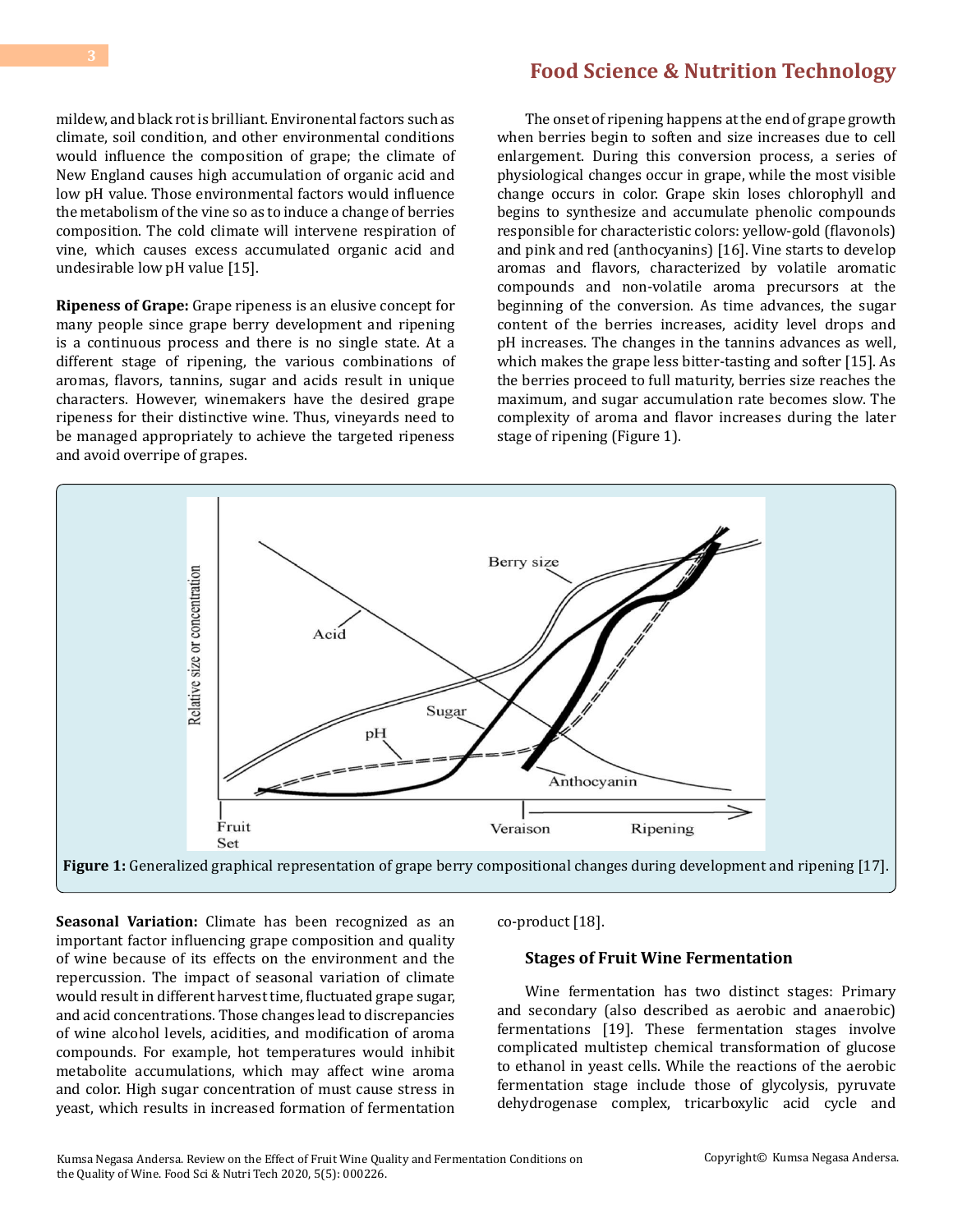respiratory (electron transfer) chain leading to conversion of glucose to CO2 and H2O, the anaerobic fermentation stage involves glycolysis, pyruvate decarboxylase complex and alcohol dehydrogenase, which converts glucose to ethanol and CO2 [20]. Primary fermentation is characterized by 'vigorous' chemical reactions in which large volumes of gas are generated, whereas secondary fermentation is a slow and quiet reaction and is barely discernable towards the end [19].

In fermentation practice, the yields of ethanol and CO2 that vary between 92 and 98% of the theoretical yield are attributable to the formation of small amounts of aldehydes, volatile and fixed acids, glycerol and other connecting substances, utilization of sugar for the yeasts' metabolism and small losses of ethanol during fermentation [21]. Wines also undergo Malo Lactic Fermentation (MLF) Jacobs F [19] leading to reductions in the wine acidity due to conversion of malic acid (a diprotic, dicarboxylic acid) to lactic acid (a monoprotic, monocarboxylic acid) [19]. During aging, the yeast cells die and autolyse, releasing aromatic and flavour some compounds like esters, amino acids and amides. A number of yeast species found in wine, e.g., *Saccharomyces cerevisiae, Schizo saccharomyces pombe*, *S. pombe van malidevorans* and *Zygo saccharomyces* bailii can also utilize tricarboxylic acid cycle intermediates when grown on glucose [22].

Apart from grapes, the use of tropical fruits as substrates for the production of wines has been reported. Ananascomosus (pineapple) belongs to the family Bromeliaceae. Its varieties include Cayenne, Queen, Spanish and Pernambuco [23]. Sixty percent of pineapple is edible and contains 80-85% water, 12-15% sugar, 0.6% acid, 0.4% protein, 0.5% ash, 0.1% fat, some fiber and several vitamins [24]. Pineapple is largely consumed around the world as canned pineapple slices, chunk and dice, pineapple juice, fruit salads, sugar syrup, alcohol, pineapple chips and pineapple puree [25]. It is also grown and used as a medicinal plant in the tropics because it contains a proteolytic enzyme called bromelain [26]. The therapeutic properties include treatment of malignant cell growth, thrombus formation, inflammation, control of diarrhea, dermatological and skin debridement [26]. A good quality wine has been and can always be produced from pineapple at higher temperatures, as obtained in Nigeria, than recommended because pineapple is a tropical plant [23] unlike grape which is normally grown in the temperate regions and whose wines are used as standards. Wine can be considered a food because of the caloric values of its ethanol, organic acid and sugar contents. However, its alcohol content can cause fetal damage, heart disease, cirrhosis of the liver, oesophageal, breast, colon and pancreatic cancers when abused.

#### **Factors Influencing Fermentation and Wine Quality**

**Effect of Temperature on Fermentation:** To avoid contamination and unpleasant odors in wine, everything that comes in contact with the wine must be very clean. This is, especially, critical when cleaning the fermenting vessel. Just as, there are weeds in the garden, also there are weeds in wines. There are microorganisms that feed on alcohol and cause a poor flavor [27]. Vinegar bacilli will change the sugar to vinegar. Molds give a stale flavor. To prevent these unwelcome intruders, cleanliness is the only answer. An effective agent is salt soda (sodium carbonate). Baking soda is fairly effective if given time to work. Either of these agents will remove odors and flavors from the containers [28]. All these chemicals may reduce the wine quality if the right quantities are not added. To avoid this situation, fruit juice for fermentation can be sterilized in stainless steel pans at a temperature of 85°C to eliminate wild yeast after extraction. The juice is filtered and treated with either sodium or potassium meta bisulfite to destroy or inhibit the growth of any undesirable types of microorganisms acetic acid bacteria; wild yeasts and molds [29]. Furthermore, increasing temperatures above 60°C may kill wild yeast and other microorganisms.

During fermentation, there are several factors that winemakers take into consideration. The most notable is that of the internal temperature of the must [30]. The biochemical process of fermentation itself creates a lot of residual heat which can take the must out of the ideal temperature range for the wine [31]. Thus, fermentation is an exothermic process. However, in winemaking, the temperature must not exceed 29.4°C for red wines or 15.3°C for white wines. Otherwise, the growth of yeast cells will stop. Therefore, a lower temperature is desirable because it increases the production of esters, other aromatic compounds, and alcohol itself. This makes the wine easier to clear and less susceptible to bacterial infection [32]. In general, temperature control during alcoholic fermentation is necessary to facilitate yeast growth, extract flavors and colors from the skins, permit accumulation of desirable by-products, and prevent undue rise in temperature that might kill the yeast cells. The low temperature and slow fermentation favor the retention of volatile compounds [9]. Red wine is typically fermented at higher temperatures up to 85°F (29°C). In most cases, fermentation at higher temperatures may have adverse effect on the wine in stunning the yeast to inactivity and even "boiling off" some of the flavors of the wines. Some winemakers may ferment their red wines at cooler temperatures more typical of white wines to bring out more fruit flavors.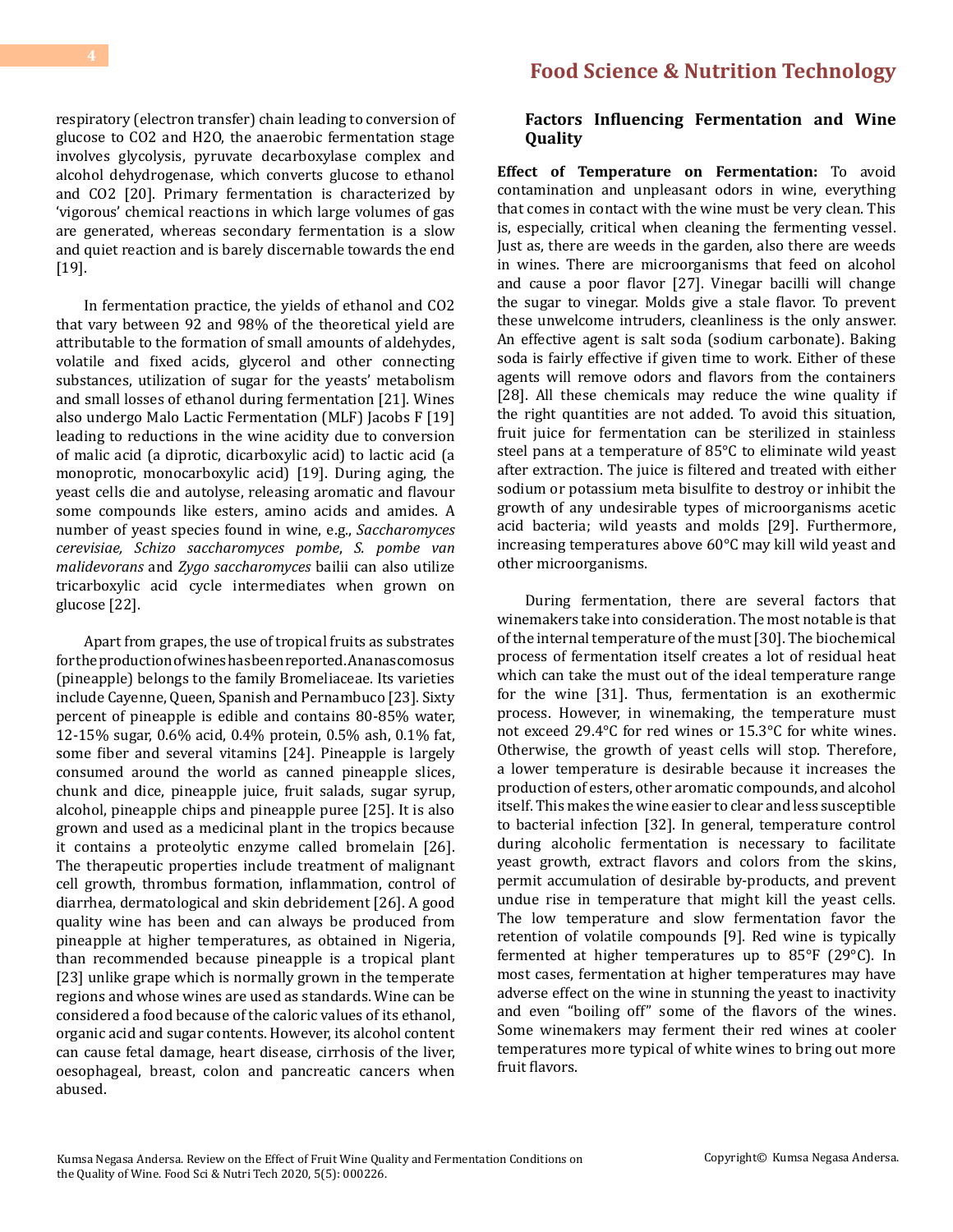#### Yeasts are active in a very broad temperature ranging from 0°C to 50°C, with an optimum temperature range of 20°C-30°C [33]. The temperature of fermentation is usually from 25°C to 30°C, this makes yeast an important microorganism for fermentation. White wines are fermented at 10°C-18°C for about 7-14 days. The low temperature and slow fermentation favor the retention of volatile compounds. Red wines are fermented at 20°C-30°C for about 7-14 days.

This higher temperature is necessary to extract the pigment from the grape skins [34]. With reference to other organisms, different bacteria can tolerate different temperature which provides enormous scope for a range of fermentation. While most bacteria have a temperature optimum of between 20°C and 30°C, there are some thermophiles which prefer higher temperatures (50°C-55°C) and those with colder temperature optima (15-20°C). Most lactic acid bacteria work best at temperatures of 18°C-22°C. The Leuconostocsp. Which initiate fermentation has an optimum temperature of 18°°C-22°C. The temperatures above 22°C favor the Lactobacillus sp [35]. As soon as the desired degree of sugar disappearance and alcohol production has been attained, the microbiological phase of winemaking is over. The wine was then pasteurized at 50°C-60°C. The temperature should be controlled so as not to heat it to about 70°C, since its alcohol content would vaporize at a temperature of 75°C-78°C [36].

**Effect of pH on Fermentation:** According to Fleet [9] pH directly affects wine stability. This may be as a result of the fact that at a pH close to neutral (7.0), most microorganisms such as bacterial and molds including some yeasts become more active for fermentation and subsequent spoilage of wine, while pH below 3.5 eliminates most of the microbes and favors only a few of the microorganisms for fermentation. Specifically, the optimum pH for most microorganisms is near the neutral point (pH 7.0). Molds and yeasts are usually low pH tolerant and are therefore associated with the spoilage of foods with low pH. Yeasts can grow in a pH range of 4-4.5 and molds can grow from pH 2-8.5 but favor low pH [31]. A solution pH is the measure of hydrogen ions (H+), concentration of an acid solution such as pineapple and grape juice or wine, or conversely, the concentration of hydroxyl ions (OH-) in alkaline solution such as lye. As the numerical value of the hydrogen ions (H+) concentration is often extremely small fraction (1 × 10−7), the pH unit was used to express this concentration. A pH unit has been expressed as the negative logarithm of the hydrogen ion (H+) concentration, and it was determined by a pH meter [37]. From the pH scale, the lower the pH value, the higher the concentration of H+ ions, the higher the degree of acidity, thus there is an inverse relationship between decreasing pH value and increasing H+ ions concentration. For example, a wine at a pH of 3.0 is 10 times more acidic than a wine at a

# **[Food Science & Nutrition Technology](https://medwinpublishers.com/FSNT/)**

pH of 4.0, thus there is a ten-fold change in acidity [38]. The traditional process of fermentation involves extracting fruits juice and adjusting the pH to 4.0 using sodium bicarbonate and adding yeast nutrient (ammonium phosphate) at 0.14 g/l [39]. For example, during fermentation of fruit juice, reductions of soluble solids are possible from pH between 7.4 and 3.5 to 4.0 in worm fermentation. A pH level of 4.0 may be conducive for the development of unwanted microbes like Leuconostocoenos, and this can be prevented by controlling the pH by reducing the wine pH to below 3.2. According to Rotter, most [40] fining and clearing agents such as Earths: Bentonite and Kaolin; Proteins: Gelatine, Isinglass, Casein, Pasteurized milk, Albumen, and Yeast; Polysaccharides: Alginate, Gum arabic and Carbons; Synthetic polymers: PVPP, Silica gel and Tannins; and Others: Metal chelators, Blue fining and Enzymes are more effective in clearing the wine when the pH was below 3.5. The pH plays an important role in aging, clarifying, or fining. As the strength of the relative charge of suspended particles decreases in the wine, the pH of the wine increases. At high pH, organic protein fining agents may possess a positive charge insufficient to bind to the negatively charged particulates, thus potentially increasing the turbidity of the wine. This phenomenon is called "over fining [41].

**Effect of Sugar Content on Fermentation:** Sugar is the main substrate for fermentation of fruits juice into alcohol [30]. Although other food nutrients such as protein and fats can be broken down by some microorganism in some cases where sugar is limited, as long as sugar is present, yeast cells will continue the process of fermentation until other factors that affect the growth of yeast become unfavorable [42].

According to Hui [43] sugars are the most common substrate of fermentation to produce ethanol, lactic acid, and carbon dioxide. Although sugar is an important substrate of fermentation, higher sugar concentration inhibits the growth of microorganisms [44]. For example, during fermentation of the juices of the plant (*Agave americana*), the soluble solids should be at the optimum and should be reduced from between 25% and 30% to 6%; the sucrose content falls from 15% to 1%.However, yeasts are fairly tolerant of high concentrations of sugar and grow well in solutions containing 40% sugar. At concentrations higher than this, only a certain group of yeasts-the Osmophilic type-can survive. There are only a few yeasts that can tolerate sugar concentrations of 65-70% and these grow very slowly in these condition. A winemaker who wishes to make a wine with high levels of residual sugar (like a dessert wine) may stop fermentation early either by dropping the temperature of the must to stun the yeast or by adding a high level of alcohol (like brandy) to the must to kill off the yeast and create a fortified wine [45].

**Effect of Microorganisms on Fermentation:** For many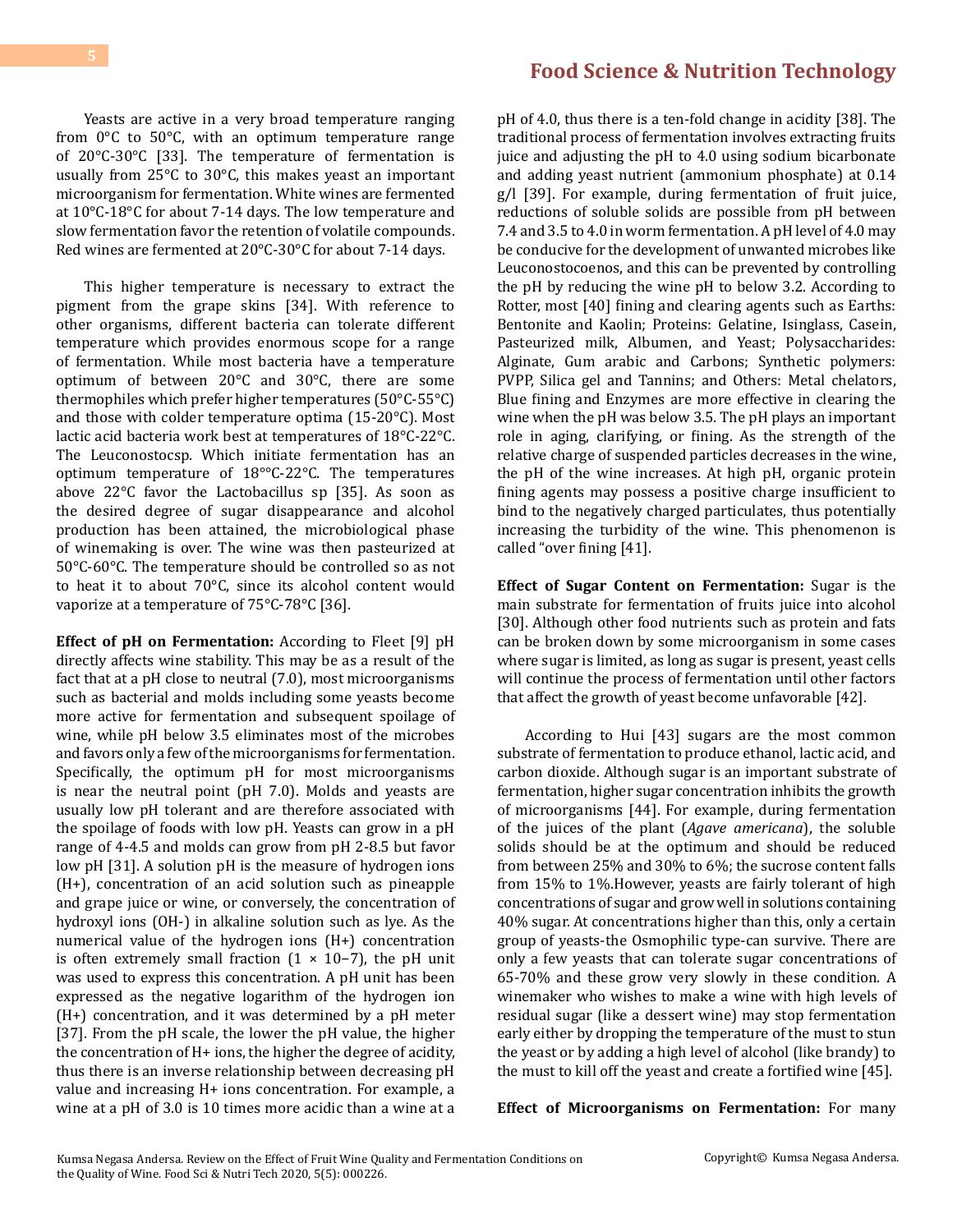traditional fermented products, the microorganisms responsible for the fermentation are unknown to scientists. However, there have been several researches to identify the microorganisms involved in fruits fermentation. For example, the microorganism responsible for banana beer production is *S. cerevisiae*, which is the same organism involved in the production of grape and other fruit wine. These organisms vary according to the region of production [46]. Yeast is a unicellular fungus which reproduces asexually by budding or division, especially the genus Saccharomyces which is important in food fermentations has the ability to reproduce much faster.

The most well-known examples of yeast fermentation are in the production of alcoholic drinks and the leavening of bread. For their participation in these two processes, yeasts are of major importance in the food industry. Some yeast strains are chromogenic and produce a variety of pigments, including green, yellow, and black. Others are capable of synthesizing essential B group vitamins. Although there is a large diversity of yeasts and yeast-like fungi (about 500 species), only a few are commonly associated with the production of fermented foods. They are all either ascomycetous yeasts or members of the genus Candida. Varieties of the *S. cerevisiae* genus are the most common yeasts in fermented foods and beverages based on fruit and vegetables. All strains of this genus ferment glucose and many ferment other plant-derived carbohydrates such as sucrose, maltose, and raffinose [47].

In the tropics, Saccharomyces pombeis the dominant yeast in the production of traditional fermented beverages, especially those derived from maize and millet.

Brewer's yeast, *S. cerevisiae var. ellipsoideus* and *Saccharomyces uvarumare* very common in the brewery and the wine industry. These yeasts are the microorganisms that are responsible for fermentation in beer and wine [30] .Yeast metabolizes the sugars extracted from grains and fruits, which produces alcohol and carbon dioxide, and thereby turns wort into beer and fruits into wine, respectively. In addition to fermenting the beer and wine, yeasts influence the character and flavor . The dominant types of yeast used in fermenting alcoholic beverages are the Saccharomyces sp. For example, to make beer, the ale yeast (*S. cerevisiae*) and lager yeast (Saccharomyces uvarum) are used, while in wine, *S. cerevisiae var. ellipsoideus* and *S. cerevisiae* may be used Keller [30]. Before the role of yeast in fermentation was understood, fermentation involved wild or airborne yeasts. A few styles such as lambics rely on this method today, but most modern fermentation adds pure yeast

The most common genera of wild yeasts found in winemaking include Candida sp., Hanseniaspora sp.,

# **[Food Science & Nutrition Technology](https://medwinpublishers.com/FSNT/)**

Metschnikowiaceaesp., Pichiasp., and *Zygo saccharomyces sp*. Wild yeasts can produce high quality, unique flavored wines; however, they are often unpredictable and may introduce less desirable traits to the wine and can even contribute to spoilage [30]. Traditional winemakers, particularly in Europe, advocate the use of ambient yeast as a characteristic of the region's terroir; nevertheless, many winemakers prefer to control fermentation with predictable cultured yeast. The cultured yeasts most commonly used in winemaking belong to the *S. cerevisiae* (also known as "sugar yeast") species. Within this, species are several hundred different strains of yeast that can be used during fermentation to affect the heat or vigor of the process and enhance or suppress certain flavor characteristics of the wine. The uses of different strains of yeasts are a major contributor to the diversity of wine, even among the same grape variety [34]. According to Saranraj and Stella [45] mixture of yeast thus dual culture (*Torulaspora delbrueckii* and *S. cerevisiae*) can be used to produce a complex fruit wine from pineapple.

Yeast, in general, has a natural protein removal effect during fining or clearing. It is also sometimes used in the dried (and dead) form to remove copper sulfate, ethyl acetate, browning, oxidation, and excess oak that may be associated with cloudy wine [40]. Doses commonly recommended are 240-1000 mg/L. It is important to rack the wine soon after yeast fining to avoid reductive aromas [40]. According to Madigan and Martinko [48] homolactic fermentation can occur in some kinds of bacteria (such as Lactobacilli) and some fungi. It is this type of bacteria that converts lactose into lactic acid in yoghurt, giving it its sour taste. These lactic acid bacteria can be classed as homofermentative, where the end product is mostly lactate or heterofermentative, where some lactate is further metabolized and results in carbon dioxide, acetate, or other metabolic product [49]. Bacteria may not always be bad in fermentation; this is because to clarify the wine, the fermented juice maybe transferred into a settling vat, or if made on a smaller scale, into a demijohn. In these, suspended yeast cells, cream of tartar and particles of skin and pulp settle to the bottom of the container. As the yeast cells break down within the precipitate, they stimulate the growth of Lactobacillus sp. that converts the wine's malic acid into lactic acid. This process is, especially, important in wines made from highly acidic grapes because lactic acid was a weaker acid than malic acid (bacteria decarboxylate malic acid, thus removing the acidic carboxyl group), and therefore, it mellows the wine's taste [50].

Effect of Acid on Fermentation: Acid is said to directly affect wine quality, but wine owes its acid composition to citric acid, tartaric acid, and some traces of other acids like lactic acid which replaces malic acid during malolactic fermentation. These acids in fruits juice or wine can be determined by titration [51]. Fruit acids are weak acids compared to strong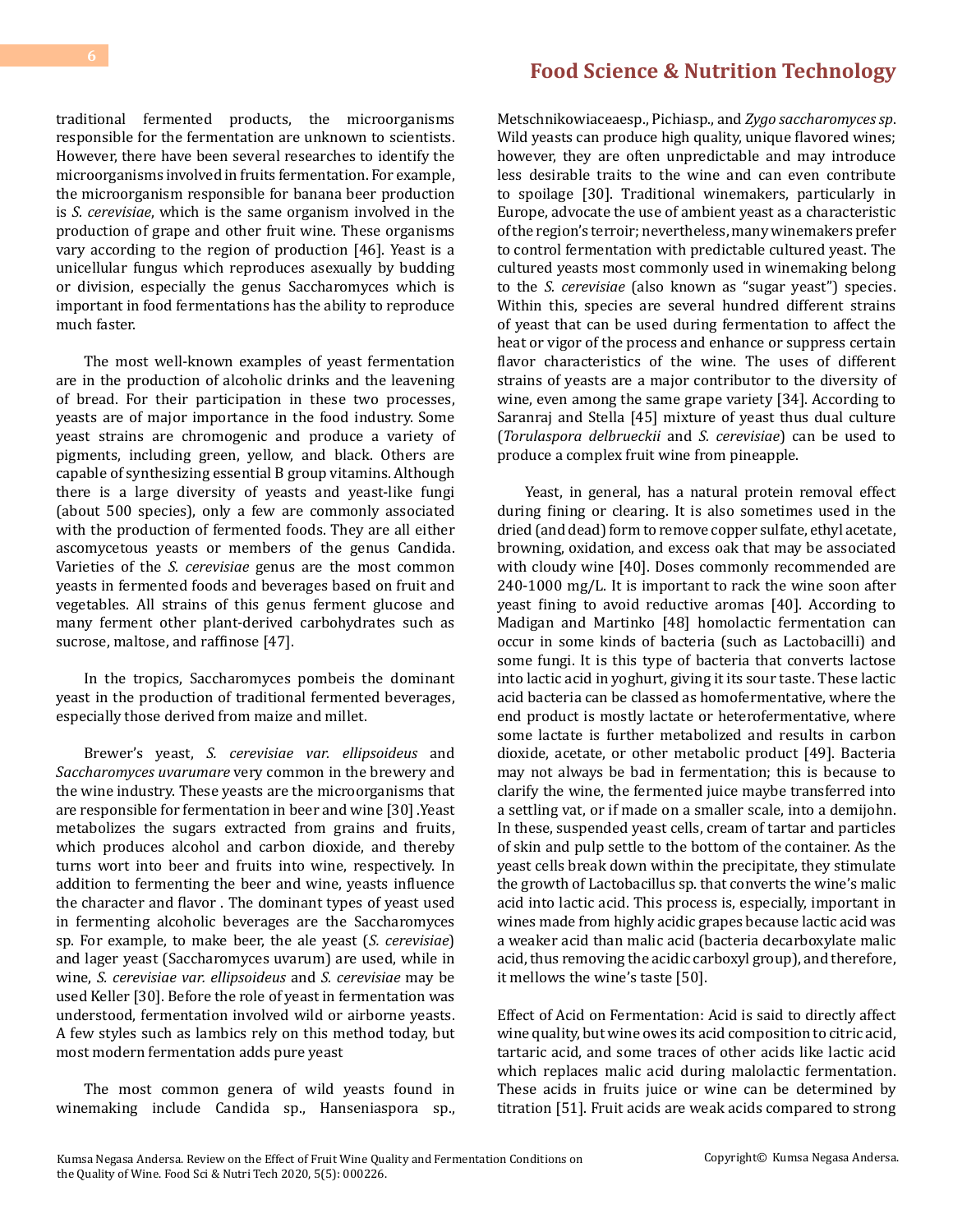#### mineral acids such as sulfuric and hydrochloric. In solution, strong acids tend to yield their hydrogen ion (H+) component nearly completely; weak acids dissociate only about 1% of their hydrogen ion. Thus, such acid solutions like fruit wine have more hydrogen ions (H+) than hydroxyl ions (OH-). As hydrogen ion concentration increases, the solution becomes more unfavorable for most microorganisms associated with spoilage of wine and acidic foods.

However, some molds and yeasts which are needed in the fermentation of fruit juice into wine are usually acid tolerant, and therefore, they are very important in the production of dry wine [9]. Wines produced from grapes grown in colder climates tend to have a higher concentration of malic acid and a lower pH (3.0-3.5) and the taste benefits from this slight decrease in acidity. Wines produced from grapes in warmer climates tend to be less acidic ( $pH > 3.5$ ) and a further reduction in acidity may have adverse effects on the quality of the wine. Decreasing the acidity also increases the pH to values which can allow spoilage organisms like *Leuconostoc oenos* to multiply to embark on malolactic fermentation. During fermentation of palm sap, within 24 h, pH can be reduced from 7.4 to 6.8 to 5.5 and the alcohol content ranges from 1.5% to 2.1%. Within 72 h, the alcohol level increases from 4.5% to 5.2% and the  $pH = 4.0$ . Organic acids present are lactic acid, acetic acid, and tartaric acid [52-59].

During fermentation, the pH of the wine reaches a value of 3.5-3.8, suggesting that an acidic fermentation takes place at the same time as the alcoholic fermentation. Final alcohol content was about 7-8% within a fortnight [39]. Fruit juices often have all that yeast needs all by them. Notably, grape juice is a favorite, as it has the acids, tannins, and sugars needed. Apple juice stands on its own quite well too. Other juices may need acids (not only for the yeast but also for flavor), and many commonly need tannins to be added. Yeasts are very hardy microorganisms that will get by with most fruits sugar and juices in fermentation. They can even work on plain white sugar so far as the right acid and nutrient blend are available, although this is difficult to do by most microorganisms. Acids present in wine enhance the taste, aroma, and preservative properties of the wine [46].

## **Conclusion and Recommendation**

#### **Conclusion**

Fruits both in fresh as well as in processed form not only improve the quality of our diet but also provide essential ingredients such as vitamins, minerals, and carbohydrates. Fruit wines are undistilled alcoholic beverages usually made from grapes or other fruits such as peaches, plums, or apricots, banana, elderberry, or black current which are nutritive, more tasty, and mild stimulants. Being fruit-based

# **[Food Science & Nutrition Technology](https://medwinpublishers.com/FSNT/)**

fermented and undistilled product, wine contains most of the nutrients present in the original fruit juice. The nutritive value of wine is increased due to the release of amino acids and other nutrients from yeast during fermentation.

Today, wines can be made from any fruit other than grape, and the present review is a compilation of studies on wine preparation from assorted fruits. Although during the last few years, remarkable progress has been made in wine biotechnology, particularly in wine yeast improvement, development of genetically modified yeast, and lowering alcohol concentration in wine, most studies have been carried out on grape wine rather than on non-grape fruit wines. However, progress made to date and anticipated advances toward improving aroma volatiles using improved yeast strains, detailed chemometric analysis, reduction in alcohol content, in vitro and in vivo evaluation of bioactive compounds offering health benefits, and sensory evaluation should lead to wider commercialization of non-grape fruit wines, thus contributing more to the economy of the wine industry.

#### **References**

- 1. [Battcock M \(1998\) Fermented fruits and vegetables: a](http://www.fao.org/3/x0560E/x0560E00.htm) [global perspective. Food & Agriculture Org.](http://www.fao.org/3/x0560E/x0560E00.htm)
- 2. [Aloys N, Angeline N \(2009\) Traditional fermented foods](https://agris.fao.org/agris-search/search.do?recordID=US201301632655) [and beverages in Burundi. Food Research International](https://agris.fao.org/agris-search/search.do?recordID=US201301632655)  [42\(5-6\): 588-594.](https://agris.fao.org/agris-search/search.do?recordID=US201301632655)
- 3. [Aidoo PA \(2011\) Effect of brewer's yeast \(saccharomyces](http://ir.knust.edu.gh/xmlui/handle/123456789/4111) [cerevisiae var. ellipsoideus\), baker's yeast \(](http://ir.knust.edu.gh/xmlui/handle/123456789/4111)*saccharomyces cerevisiae*) and dual culture (*[saccharomyces](http://ir.knust.edu.gh/xmlui/handle/123456789/4111) cerevisiae var. ellipsoideus* and *[saccharomyces cerevisiae](http://ir.knust.edu.gh/xmlui/handle/123456789/4111)*) on the [fermentationofpineapplejuiceintowine.](http://ir.knust.edu.gh/xmlui/handle/123456789/4111)
- 4. Dittmer PR, Desmond J (2005) Principles of Food, Beverage, and Labor Cost Controls, pp: 375-386.
- 5. Chambers PJ, Pretorius IS (2010) Fermenting knowledge: The history of [winemaking,](https://www.ncbi.nlm.nih.gov/pmc/articles/PMC2999870/) science and yeast research. [EMBO Rep11: 914-20.](https://www.ncbi.nlm.nih.gov/pmc/articles/PMC2999870/)
- 6. [Mena P, Vilaplana AG, Marti N, Viguera CG \(2012\)](https://www.sciencedirect.com/science/article/abs/pii/S030881461200012X) [Pomegranate varietal wines: Phytochemical composition](https://www.sciencedirect.com/science/article/abs/pii/S030881461200012X) [and quality parameters. Food Chem 133: 108-115.](https://www.sciencedirect.com/science/article/abs/pii/S030881461200012X)
- 7. [McGovern PE, Zhang J, Tang J, Zhang Z, Hall GR, et al.](https://www.pnas.org/content/101/51/17593)  [\(2004\) Fermented beverages of pre](https://www.pnas.org/content/101/51/17593) and proto-historic [China. Proc Natl Acad Sci USA 101: 7593-7598.](https://www.pnas.org/content/101/51/17593)
- 8. Shahidi F (2009) [Nutraceuticals and functional foods:](https://www.sciencedirect.com/science/article/abs/pii/S092422440800229X) [Whole versus processed foods. Tre Food Sci Tech 20:](https://www.sciencedirect.com/science/article/abs/pii/S092422440800229X) [376-387.](https://www.sciencedirect.com/science/article/abs/pii/S092422440800229X)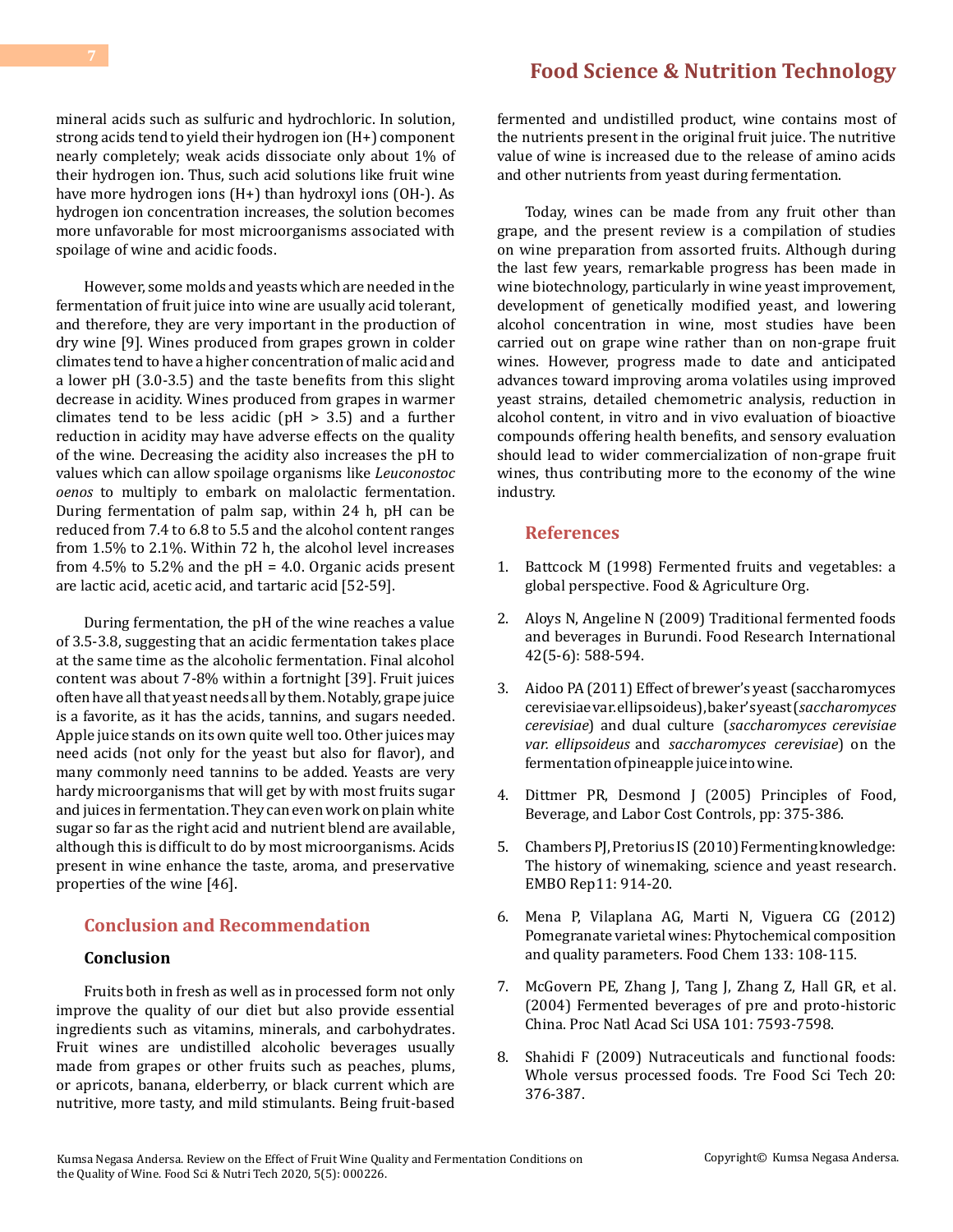- 9. [Fleet GH \(2003\) Yeast interaction and wine flavour. Int J](https://www.sciencedirect.com/science/article/abs/pii/S0168160503002459) [Food Microbiol 86\(1-2\): 11-22.](https://www.sciencedirect.com/science/article/abs/pii/S0168160503002459)
- 10. [Swami SB, Thakor NJ, Divate AD 2014\) Fruit wine](http://www.jakraya.com/journal/pdf/5-jfrtArticle_1.pdf) [production: a review. J Food Res Technol 2\(3\): 93-100.](http://www.jakraya.com/journal/pdf/5-jfrtArticle_1.pdf)
- 11. [Christaki T, Tzia C \(2002\) Quality and safety assurance in](https://www.sciencedirect.com/science/article/abs/pii/S0956713502000300) [wine making. Food Control 13\(8\): 503-517.](https://www.sciencedirect.com/science/article/abs/pii/S0956713502000300)
- 12. [Bisson J, Nadeau L, Demers A \(1999\) The validity of the](https://pubmed.ncbi.nlm.nih.gov/10563036/) [CAGE scale to screen for heavy drinking and drinking](https://pubmed.ncbi.nlm.nih.gov/10563036/) [problems in a general population survey. Addiction](https://pubmed.ncbi.nlm.nih.gov/10563036/) [94\(5\): 715-722.](https://pubmed.ncbi.nlm.nih.gov/10563036/)
- 13. [BissonLF, Butzke CE \(2000\) Diagnosis](https://www.ajevonline.org/content/51/2/168) andrectification of stuck and sluggish [fermentations.American Journal](https://www.ajevonline.org/content/51/2/168) of Enology and Viticulture 51(2): 168-177.
- 14. [Sirén K, Mak SST, Fischer U, Hansen LH, Gilbert MTP](https://pubmed.ncbi.nlm.nih.gov/30530242/) [\(2019\) Multi-omics and potential applications in wine](https://pubmed.ncbi.nlm.nih.gov/30530242/) [production. Current opinion in biotechnology 56: 172-](https://pubmed.ncbi.nlm.nih.gov/30530242/) [178.](https://pubmed.ncbi.nlm.nih.gov/30530242/)
- 15. [Jia M \(2016\) Characterizing Impact of Initial Conditions](https://digitalcommons.wpi.edu/mqp-all/1956/) [on Fermentation in Two New Grape Wines.](https://digitalcommons.wpi.edu/mqp-all/1956/)
- 16. Watson B (2003) Evaluation of winegrape maturity. Oregon viticulture, pp: 235-245.
- 17. [Hellman E \(2004\) How to judge grape ripeness before](http://agrilife.org/winegrapes/files/2015/11/ripening.pdf) [harvest.](http://agrilife.org/winegrapes/files/2015/11/ripening.pdf)
- 18. [De Orduna RM \(2010 Climate change associated effects](https://www.sciencedirect.com/science/article/abs/pii/S0963996910001535) [on grape and wine quality and production. Food Research](https://www.sciencedirect.com/science/article/abs/pii/S0963996910001535) [International 43\(7\): 1844-1855.](https://www.sciencedirect.com/science/article/abs/pii/S0963996910001535)
- 19. Jacobs F (2001) Making Wine from Pineapple. Ihem Davis Press Ltd, Owerri.
- 20. Garrett RH, Grisham CM (1999) Biochemistry 2nd (Edn.), Brooks/Cole, Pacific.
- 21. Łukajtis R, Hołowacz I, Kucharska K, Glinka M, Rybarczyk P, et al. (2018) Hydrogen production from biomass using dark fermentation. Renewable and Sustainable Energy Reviews 91: 665-694.
- 22. [Volschenk H, Van Vuuren HJJ, Viljoen-Bloom M \(2003\)](https://pubmed.ncbi.nlm.nih.gov/12802505/) [Malo-ethanolic fermentation in](https://pubmed.ncbi.nlm.nih.gov/12802505/) *Saccharomyces* and *Schizo saccharomyces*[. Current genetics 43\(6\): 379-391.](https://pubmed.ncbi.nlm.nih.gov/12802505/)
- 23. Bartholomew DP, Paul [RE, Rohrbach KG \(2002\)](https://www.cabi.org/ISC/ebook/20023183451) The Pineapple: Botany, Production and Uses. CABI Publishing, Wallingford, UK, pp: 320.
- 24. [Minh NP, Nhi TTY, Hue DN, Ha DTT, Chien VM \(2019\)](https://search.proquest.com/openview/7a8d7abe4b7cab7ea5237fe8affd9255/1?pq-origsite=gscholar&cbl=54977) [Quality and Shelf Life of Processed Pineapple by Different](https://search.proquest.com/openview/7a8d7abe4b7cab7ea5237fe8affd9255/1?pq-origsite=gscholar&cbl=54977) [Edible Coatings. Journal of Pharmaceutical Sciences and](https://search.proquest.com/openview/7a8d7abe4b7cab7ea5237fe8affd9255/1?pq-origsite=gscholar&cbl=54977)

[Research 11\(4\): 1441-1446.](https://search.proquest.com/openview/7a8d7abe4b7cab7ea5237fe8affd9255/1?pq-origsite=gscholar&cbl=54977)

- 25. Savage G, Tuncay O, Mason S, Vanhanen L (2013) Pineapple.
- 26. [Tochi BN, Wang Z, Xu SY, Zhang W \(2008\) Therapeutic](https://scialert.net/fulltext/?doi=pjn.2008.513.520)  [application of pineapple protease \(Bromelain\): A review.](https://scialert.net/fulltext/?doi=pjn.2008.513.520)  [Pak J Nutr 7: 513-520.](https://scialert.net/fulltext/?doi=pjn.2008.513.520)
- 27. Akubor PI (2017) Quality [characteristics](https://www.semanticscholar.org/paper/Quality-Characteristics-and-Storage-Properties-of-Akubor/e6f0daaf2e7997b9d99e302c2228e12fdc4ae4a4) and storage [properties](https://www.semanticscholar.org/paper/Quality-Characteristics-and-Storage-Properties-of-Akubor/e6f0daaf2e7997b9d99e302c2228e12fdc4ae4a4) of squash prepared from pineapple (Ananas comosus) fruit juice. Asian Journal of [Biotechnology](https://www.semanticscholar.org/paper/Quality-Characteristics-and-Storage-Properties-of-Akubor/e6f0daaf2e7997b9d99e302c2228e12fdc4ae4a4) and Bioresource Technology, pp: 1-8.
- 28. [Brody AL, Strupinsky EP, Kline LR \(2001\) Active](https://www.ecronicon.com/ecnu/pdf/ECNU-06-0000188.pdf)  [packaging for food applications. CRC press.](https://www.ecronicon.com/ecnu/pdf/ECNU-06-0000188.pdf)
- 29. Robinson J (2006) The Oxford Companion to Wine  $3<sup>rd</sup>$ [\(Edn.\), USA: Oxford University Press, pp: 779-787.](https://www.oxfordreference.com/view/10.1093/acref/9780198609902.001.0001/acref-9780198609902)
- 30. Keller JB (2010) Pineapple Wine: Directions for Pineapple Wine Baskets.
- 31. [Fundira M, Blom M, Pretorius IS, Van Rensburg P](https://pubs.acs.org/doi/10.1021/jf0111514)  [\(2012\) Selection of yeast starter culture strains](https://pubs.acs.org/doi/10.1021/jf0111514) for the [production of marula fruit wines and distillates. J Agric](https://pubs.acs.org/doi/10.1021/jf0111514)  [Food Chem 50\(6\): 1535-1542.](https://pubs.acs.org/doi/10.1021/jf0111514)
- 32. Akubor PI, Obio SO, [Nwadomere](https://link.springer.com/article/10.1023/B:QUAL.0000041138.29467.b6) KA, Obiomah E (2013) [Production](https://link.springer.com/article/10.1023/B:QUAL.0000041138.29467.b6) and evaluation of banana wine. Plant Foods [Hum Nutr 58: 1-6.](https://link.springer.com/article/10.1023/B:QUAL.0000041138.29467.b6)
- 33. [Margesin R, Fauster V, Fonteyne PA \(2005\)](https://pubmed.ncbi.nlm.nih.gov/15892742/)  [Characterization of cold-active pectate lyases from](https://pubmed.ncbi.nlm.nih.gov/15892742/)  [psychrophilic Mrakia frigida. Letters in applied](https://pubmed.ncbi.nlm.nih.gov/15892742/)  [microbiology 40\(6\): 453-459.](https://pubmed.ncbi.nlm.nih.gov/15892742/)
- 34. [Kumar KK, Swain MR, Panda SH, Sahoo UC, Ray RC \(2008\)](http://www.globalsciencebooks.info/Online/GSBOnline/images/0806/FOOD_2(1)/Food_2(1)43-47o.pdf)  [Fermentation of litchi \(Litchi chinensisSonn.\) fruits into](http://www.globalsciencebooks.info/Online/GSBOnline/images/0806/FOOD_2(1)/Food_2(1)43-47o.pdf)  [wine. Food 2: 43-47.](http://www.globalsciencebooks.info/Online/GSBOnline/images/0806/FOOD_2(1)/Food_2(1)43-47o.pdf)
- 35. Kunkee RE, Vilas MR (2014) Towards the understanding of the relationship between yeast strains and flavour production during vinification: Flavour effect in vinification of a nondistinct variety of grape by several strains of wine yeast. Wein Wiss 49: 46-50.
- 36. [Lamarche B, Desroches S, Jenkins DJ, Kendall CW,](https://pubmed.ncbi.nlm.nih.gov/15522135/)  [Marchie FD, et al. \(2014\) Combined effects of a dietary](https://pubmed.ncbi.nlm.nih.gov/15522135/)  [portfolio of plant sterols, vegetable protein, viscous fibre](https://pubmed.ncbi.nlm.nih.gov/15522135/)  [and almonds on LDL particle size. Br J Nutr 92: 657-663.](https://pubmed.ncbi.nlm.nih.gov/15522135/)
- 37. [Lacroux F, Tregoat O, Van Leeuwen CA, Tominaga T,](https://www.semanticscholar.org/paper/EFFECT-OF-FOLIAR-NITROGEN-AND-SULPHUR-APPLICATION-Lacroux-Tr%C3%A9goat/cf7c3a6f3b9c03355252c658cd7044218ca5e708)  [Lavigne- Cruege V, et al. \(2008\) Effect of foliar nitrogen](https://www.semanticscholar.org/paper/EFFECT-OF-FOLIAR-NITROGEN-AND-SULPHUR-APPLICATION-Lacroux-Tr%C3%A9goat/cf7c3a6f3b9c03355252c658cd7044218ca5e708)  [and sulphur application on aromatic of VitisviniferaL. cv.](https://www.semanticscholar.org/paper/EFFECT-OF-FOLIAR-NITROGEN-AND-SULPHUR-APPLICATION-Lacroux-Tr%C3%A9goat/cf7c3a6f3b9c03355252c658cd7044218ca5e708)  [sauvignon blanc. Int J Sci Vigne Vin 42: 75.](https://www.semanticscholar.org/paper/EFFECT-OF-FOLIAR-NITROGEN-AND-SULPHUR-APPLICATION-Lacroux-Tr%C3%A9goat/cf7c3a6f3b9c03355252c658cd7044218ca5e708)